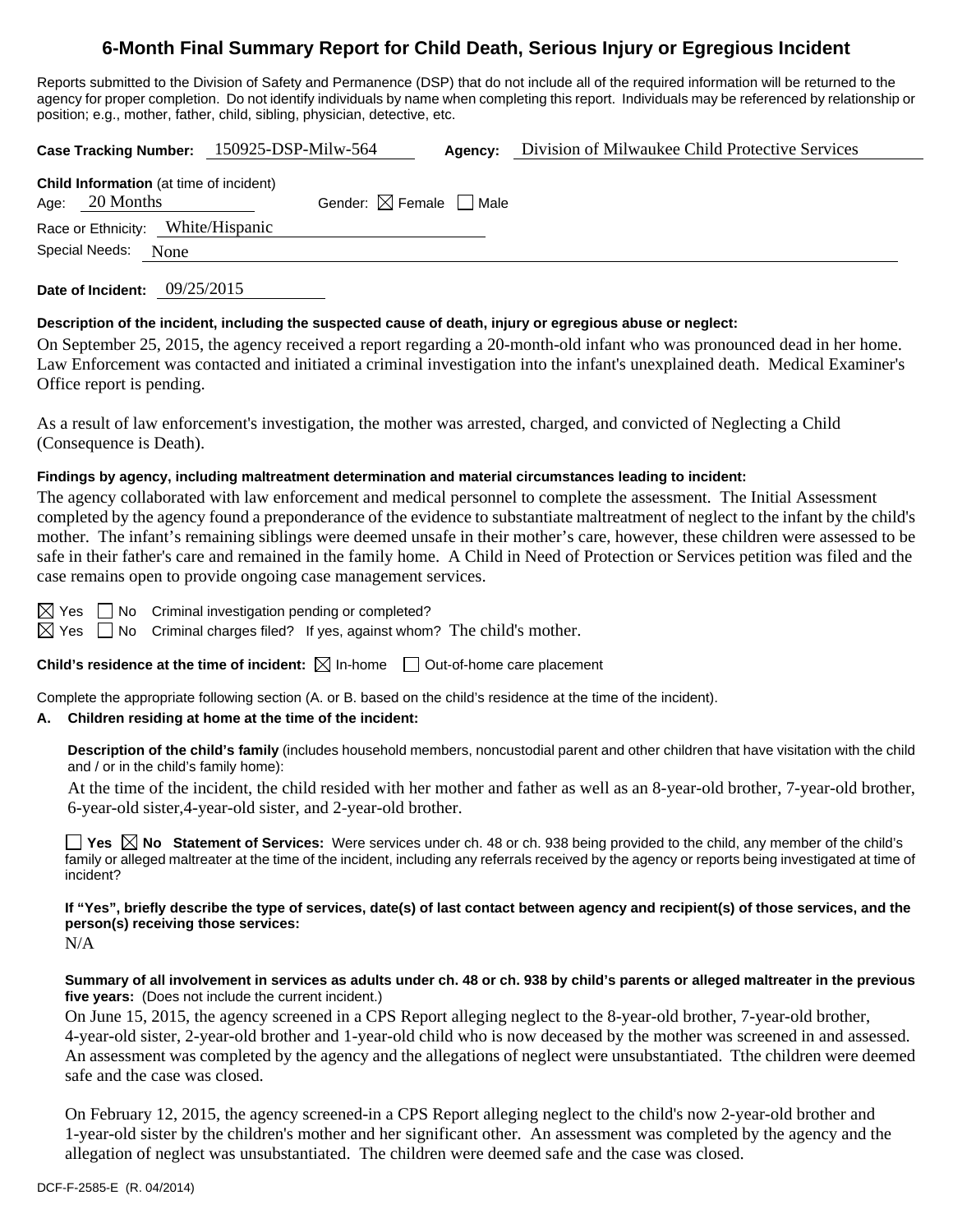On July 20, 2011, the agency screened-in a CPS Report alleging physical abuse to the child's now 6-year-old sister by an unknown maltreater. An assessment was completed by the agency and the allegation of physical abuse was unsubstantiated. The child was deemed safe and the case was closed.

On April 30, 2011, the agency screened-out a CPS Report.

#### **Summary of actions taken by the agency under ch. 48, including any investigation of a report or referrals to services involving the child, any member of the child's family living in this household and the child's parents and alleged maltreater.** (Does not include the current incident.)

(Note: Screened out reports listed in this section may include only the date of the report, screening decision, and if a referral to services occurred at Access. Reports that do not constitute a reasonable suspicion of maltreatment or a reason to believe that the child is threatened with harm are not required to be screened in for an initial assessment, and no further action is required by the agency.)

On June 15, 2015, the agency screened in a CPS Report alleging neglect to the 8-year-old brother, 7-year-old brother, 4-year-old sister, 2-year-old brother and 1-year-old child, who is now deceased, by the mother was screened in and assessed. An assessment was completed by the agency and the allegations of neglect were unsubstantiated. The children were deemed safe and the case was closed.

On February 12, 2015, the agency screened-in a CPS Report alleging neglect to the child's now 2-year-old brother and 1-year-old sister by the children's mother. An assessment was completed by the agency and the allegations of neglect were unsubstantiated. The children were deemed safe and the case was closed.

On July 20, 2011, the agency screened-in a CPS Report alleging physical abuse to the child's now 6-year-old sister by an unknown maltreater. An assessment was completed by the agency and the allegation of physical abuse was unsubstantiated. The child was deemed safe and the case was closed.

On April 30, 2011, the agency screened-out a CPS Report.

On September 16, 2010, the agency screened-in a CPS Report alleging physical abuse to the child's now 8-year-old brother, 7-year-old brother, and 6-year-old sister, by the mother. An assessment was completed by the agency and the allegations of physical abuse were unsubstantiated. The children were deemed safe and the case was closed.

On September 8, 2010, the agency screened-in a CPS Report alleging lack of supervision to the child's now 8-year-old brother, 7-year-old brother, and 6-year-old sister, and neglect to the child's now 4-year-old sister by the mother. An assessment was completed by the agency and the allegations of lack of supervision and neglect were unsubstantiated. The children were deemed safe and the case was closed.

On March 24, 2010, the agency screened-in a CPS Report alleging neglect to the child's now 15-year-old sister, 13-year-old brother, 8-year-old brother, 7-year-old brother, and 6-year-old sister by the mother. An assessment was completed by the agency and the allegations of neglect were unsubstantiated. The children were deemed safe, the family was referred to community services and the case was closed.

On November 2, 2009, the agency screened-out a CPS Report.

On September 3, 2009, the agency screened in a CPS Report alleging neglect to the child's now 8-year-old brother, 7-year-old brother, and 6-year-old sister by the mother. An assessment was completed by the agency and the allegations of neglect were unsubstantiated. While the children were deemed safe, the case remained open for case management services.

On August 27, 2009, the agency screened-out a CPS Report.

On August 6, 2009, the agency screened-in a CPS Report alleging lack of supervision to the child's now 8-year-old brother, 7-year-old brother, and 6-year-old sister by the mother. An assessment was completed by the agency and the allegations of neglect were unsubstantiated. While the children were deemed safe. the case remained open for case management services.

On July 22, 2009, the agency screened-in a CPS Report alleging neglect to the child's now 8-year-old brother, 7-year-old brother, and 6-year-old sister by the mother. An assessment was completed by the agency and the allegations of neglect were unsubstantiated. While the children were deemed safe, the case remained open for case management services.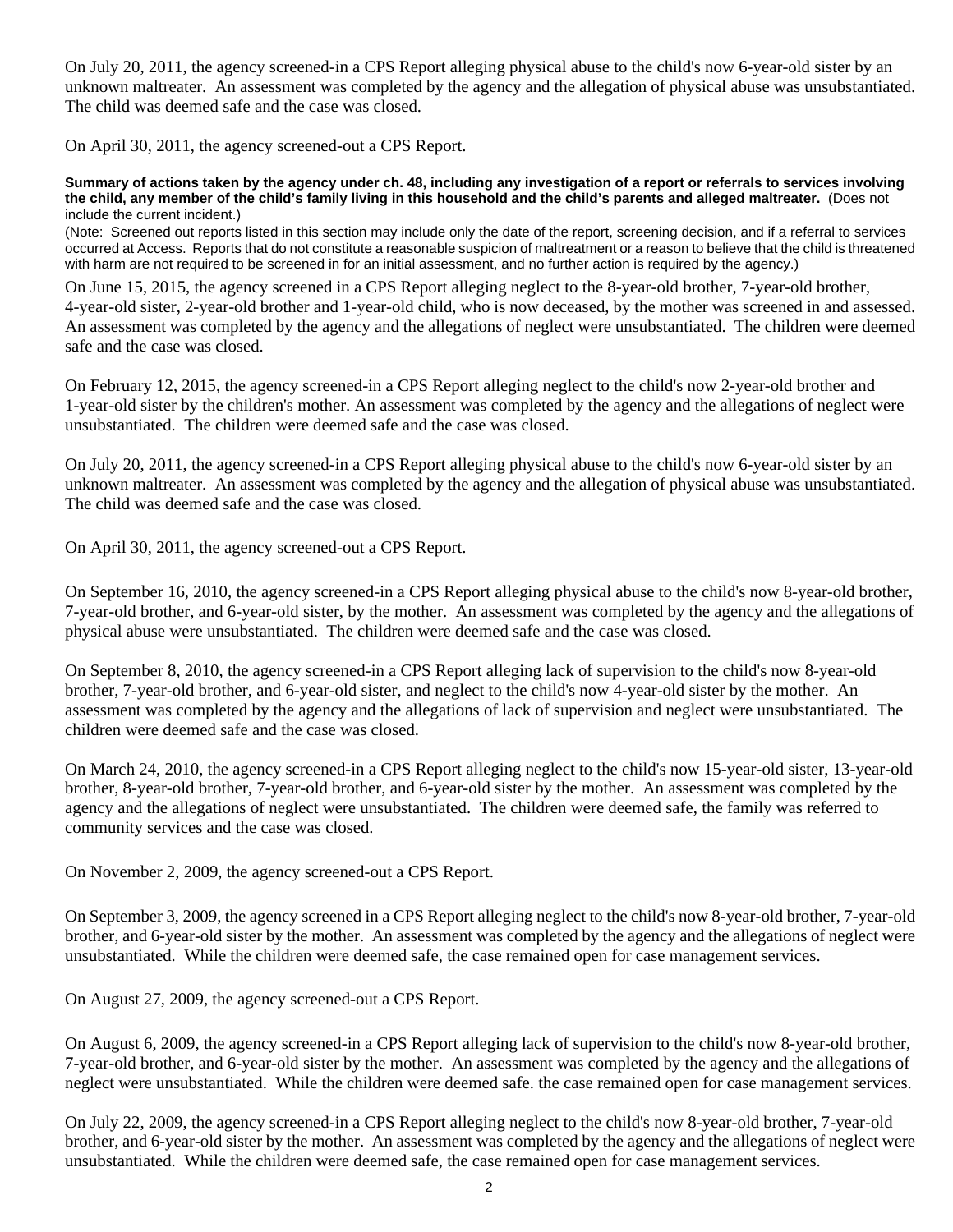On July 20, 2009, the agency screened-in a CPS Report alleging neglect to the child's now 6-year-old sister by the mother. An assessment was completed by the agency and the allegations of neglect were unsubstantiated. The child was deemed unsafe and the case remained open for on-going case management services.

On February 19, 2009, the agency screened-in a Services Report. The agency provided the family with a referral to voluntary, on-going services with the agency.

On November 25, 2005, the agency screened-out a CPS Report.

On March 4, 2005, the agency screened-in a CPS Report alleging neglect to the child's now 15-year-old sister and now 13 year-old brother by the mother. An assessment was completed by the agency and the allegations of neglect were unsubstantiated, however, allegations of threatened neglect were found likely to occur. The children were deemed unsafe and the case was open for on-going case management services.

On July 30, 2002, the agency screened-out a CPS Report.

On December 20, 2001, the agency screened in a CPS Report alleging neglect to the child's now 15-year-old sister by the mother and her significant other. An assessment was not able to be completed by the agency because they were not able to locate the family and the case was closed.

#### **Summary of any investigation involving the child, any member of the child's family and alleged maltreater conducted under ch. 48 and any services provided to the child and child's family since the date of the incident:**

The agency collaborated with law enforcement and medical personnel to complete the assessment. The Initial Assessment completed by the agency found a preponderance of the evidence to substantiate maltreatment of neglect to the infant by the child's mother. The infant's remaining siblings were deemed unsafe in their mother's care, however, these children were assessed to be safe in their father's care and remained in the family home. A Child in Need of Protection or Services petition was filed and the case remains open to provide ongoing case management services.

#### **B. Children residing in out-of-home care (OHC) placement at time of incident:**

#### **Description of the OHC placement and basis for decision to place child there:**  N/A

# **Description of all other persons residing in the OHC placement home:**

 $N/A$ 

**Licensing history:** Including type of license, duration of license, summary of any violations by licensee or an employee of licensee or other actions that constitute a substantial failure to protect and promote the welfare of the child. N/A

#### **Summary of any actions taken by agency in response to the incident:** (Check all that apply.)

| $\boxtimes$           | Screening of Access report                           | Attempted or successful reunification             |
|-----------------------|------------------------------------------------------|---------------------------------------------------|
|                       | Protective plan implemented                          | Referral to services                              |
| $\boxtimes \boxtimes$ | Initial assessment conducted                         | Transportation assistance                         |
|                       | Safety plan implemented                              | Collaboration with law enforcement                |
|                       | Temporary physical custody of child                  | Collaboration with medical professionals          |
| $\boxtimes$           | Petitioned for court order / CHIPS (child in need of | Supervised visitation                             |
|                       | protection or services)                              | Case remains open for services                    |
|                       | Placement into foster home                           | Case closed by agency                             |
|                       | Placement with relatives                             | Initiated efforts to address or enhance community |
|                       | Ongoing Services case management                     | collaboration on CA/N cases                       |
|                       |                                                      | Other (describe):                                 |
|                       |                                                      |                                                   |